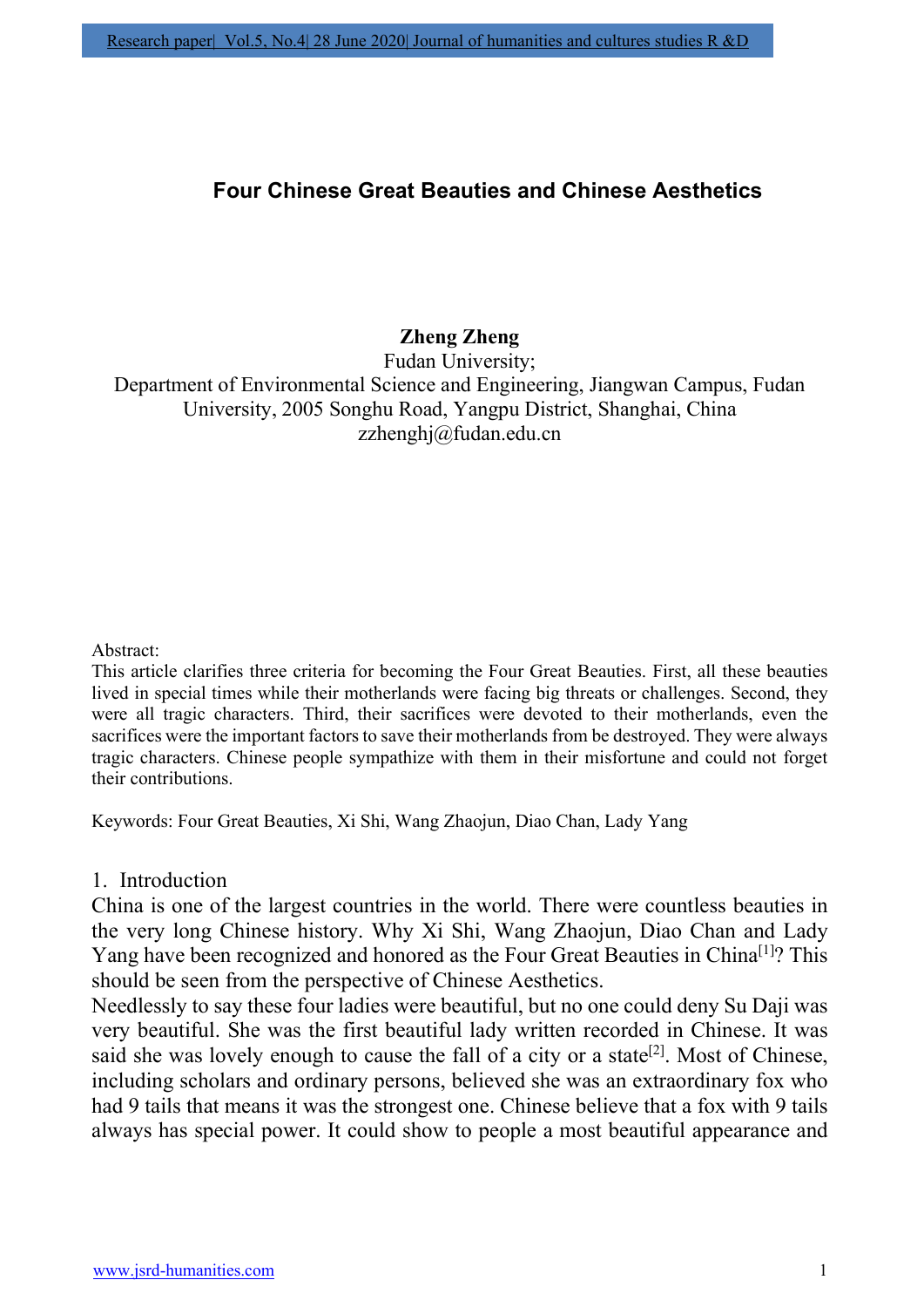known for its smarts. Su Daji was queen of King Zhou of Shang Dynasty. The Shang Dynasty (1600 BC - 1046 BC) was the first dynasty with direct written records of the same period in China. She always seduced King Zhou to do all kind of bad things, such as built a pond filled with wine and many stacks of meat like wood , indiscriminate slaughtered of countless innocent victims, started war after war, recruited a large number of migrant workers, and so on. In Chinese history she has been sentenced as the chief culprit who caused the Shang dynasty been overthrown. What she brought to nation and persons were great disasters and endless painful memories.

Bao Si was another beauty who was equally famous with Su Daji. She was the Queen of the King You of West Zhou Dynasty. The Zhou dynasty was established after the fall of the Shang Dynasty. The Zhou Dynasty was divided into two periods, the Western Zhou (mid-11th century-771 BC) and the Eastern Zhou (770-256 BC). King You signed an agreement with some feudatory kings that these kings must come to protect the capital of Zhou dynasty while they see smokes from smoke towers. It was hard to get Bao Si to smile. At last the King got an idea. He ordered to lit the beacon towers. When these feudatory kings found that King You was kidding they were all very angry. After a while, when the enemy does attack King You lit the beacon towers again and no response came from them. The drama made directly the Western Zhou dynasty collapsed immediately<sup>[3]</sup>. The price of her smile is the end of nations and the death of millions.

These two ladies have not been selected and been listed among the Four Great Beauties.

Luo Fu was a most beautiful girl. One day she worked in mulberry bush, as soon as met her all people forgot who they were and what they were doing. They were fascinated by her and talked her each other all day long<sup>[4]</sup>. Even so, she has not been considered among the Four Great Beauties.

Zhao Feiyan was a slim beautiful empress lived in Han dynasty (202 BC-220 AD). The most famous story told that she could dance in a palm<sup>[5]</sup>. In fact, Feiyan in Chinese means a flying swallow. Great poet Li Bai of Tang dynasty wrote a poem: Zhao Feiyan was slim and Lady Yang was plump, nobody could tell which one was more beautiful<sup>[6]</sup>. As everyone knows that Zhao Feiyan was also not among the Four Great Beauties.

What is the secluded Chinese Aesthetics concerning the Great Beauties? How did Chinese use it to develop the criteria to decide who should be the Four Great Beauties? First, all these beauties lived in special times while their motherlands were facing big threats or challenges. Second, they were all tragic characters. Third, their sacrifices were devoted to their motherlands, even the sacrifices were the important factors to save their motherlands from be destroyed. Let's check it to look whether all the four ladies meet the criteria.

2. Xi Shi

Xi Shi was lived in a small mountain village and her motherland was Yue State located in today's Zhejiang Province about 500 BC. Everyday Xi Shi washed silk in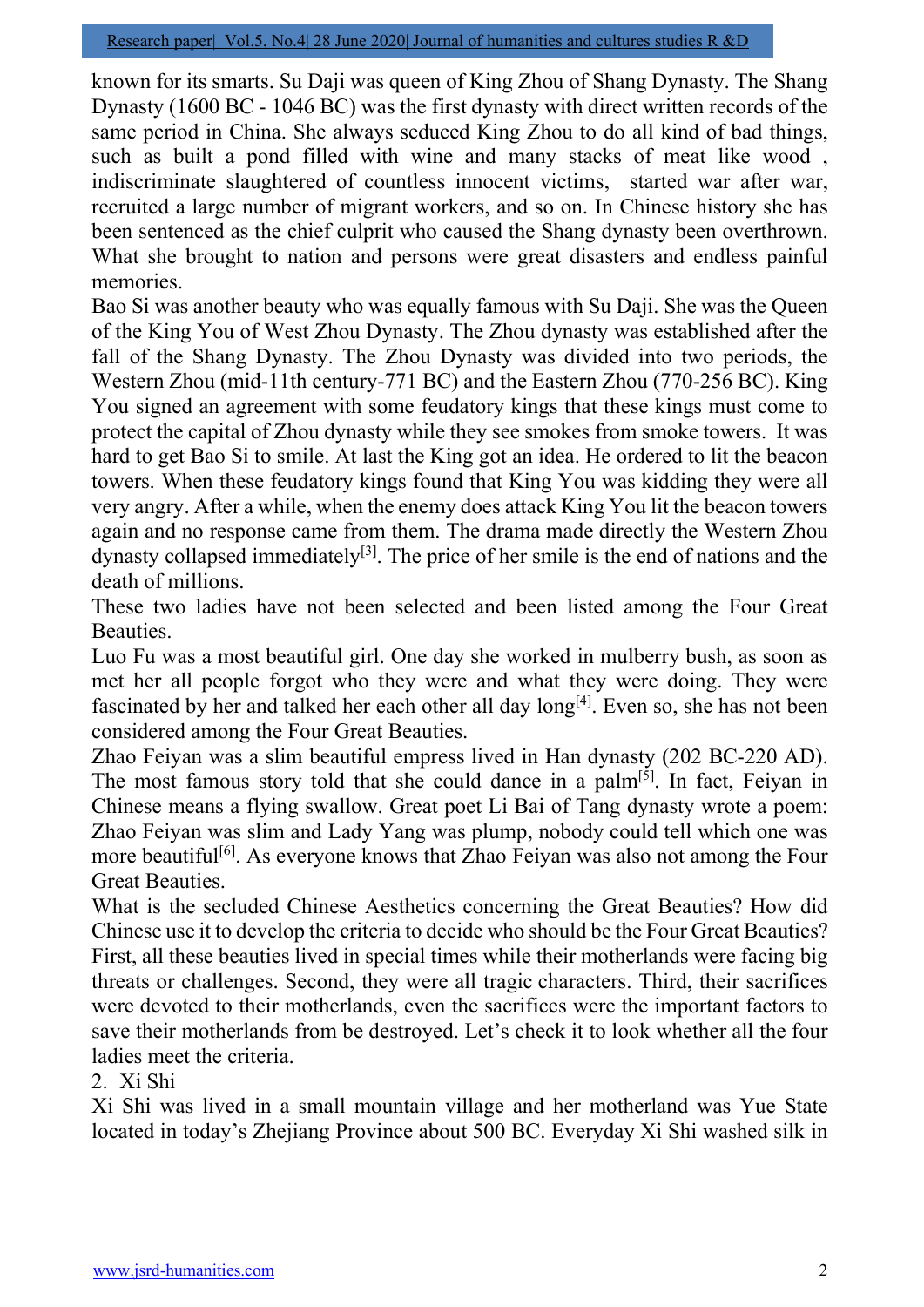a small river. Zhuang Zi(369BC-286BC), a famous Chinese philosopher said that she was so beautiful that all fishes shocked to fall to bottom of the river. That was wartime. Yue State had been defeated by Wu State and the King Goujian of Yue State had been captured to Wu State. King Goujian Served King Fuchai of Wu State as a loyal slave and got trust of King Fuchai. Several years later King Goujian be released and went back to his motherland. What he saw had shocked him, scenes of devastation met the eye everywhere and the severe shrink population. He vowed to avenge. As part of his plan he hunted a beauty, Xi Shi, and trained her as a spy. King Gojian send Xi Shi to Wu State to be the Queen of King Fuchai. King Fuchai loved her and built splendid buildings for her. Xi Shi convinced King Fuchai that he need not pay attention to Yue State and encouraged him to strive for hegemony in mainland. Ten years later Yue State recovered from war and Wu State consumed power. Yue State attacked Wu State while King Fuchai was fighting with other powerful states. Yue State won the war and King Fuchai suicided<sup>[7]</sup>. Yue State occupied Wu State and became a powerful state. Nobody could tell where Xi Shi had gone to. All the people of Yue State missed her very much.

## 3. Wang Zhaojun

Wu Emperor of Han Dynasty was very impressive for his military accomplishments<sup>[8]</sup>. He spent several decades to defeat Hun, an ancient powerful nationality in Mongolia and north China. He consumed all money of national bank and all people became poor. Then he admitted his mistake to the whole country<sup>[9]</sup>. Decades later Zhao Emperor of Han Dynasty chosen a very beautiful girl Wang Zhaojun and sent her to the Hun to be the queen of the Khan<sup>[10]</sup>. Wang Zhaojun was so beautiful that when the wild geese which were flying in sky saw her they all fell to the grassland. The Khan loved Wang Zhaojun very much and they had several sons and daughters. One of their sons became the next Khan. From then the two countries kept peace for 80 years. Weather was cold and life was hard for her in Hun. What he experienced were all different from homeland. She missed her motherland and hometown, but she never forgot her mission. She had made her contribution to the two countries, she saved millions lives. Chinese kept her in mind indeed.

## 4. Diao Chan

Dong Zhuo was a most powerful and evil warlord of the last phase of Han dynasty. He overthrown Han dynasty, at the same time destroyed many cities and killed ten million of people<sup>[11]</sup>. The population dropped from 60 million to less than 10 million. Cao Cao, a great poet lived in the same period, wrote a poem said: even you walk for thousand miles what can you see are just bones, you cannot hear a single sing from a cock<sup>[12]</sup>. All peoples at that time, including high rank officers, warlords and ordinary persons, feared to face Dong Zhuo. They all hated Dong Zhuo but dare not to fight him, even if they all wanted him to be killed. At that movement Diao Chan, a young lady, who stood out and schemed to kill Dong [13]. Diao Chan was so beautiful that when she prayed to moon and moon was struck to hide inside clouds. Helped with many others, she performed perfectly and succeeded. She saved country and many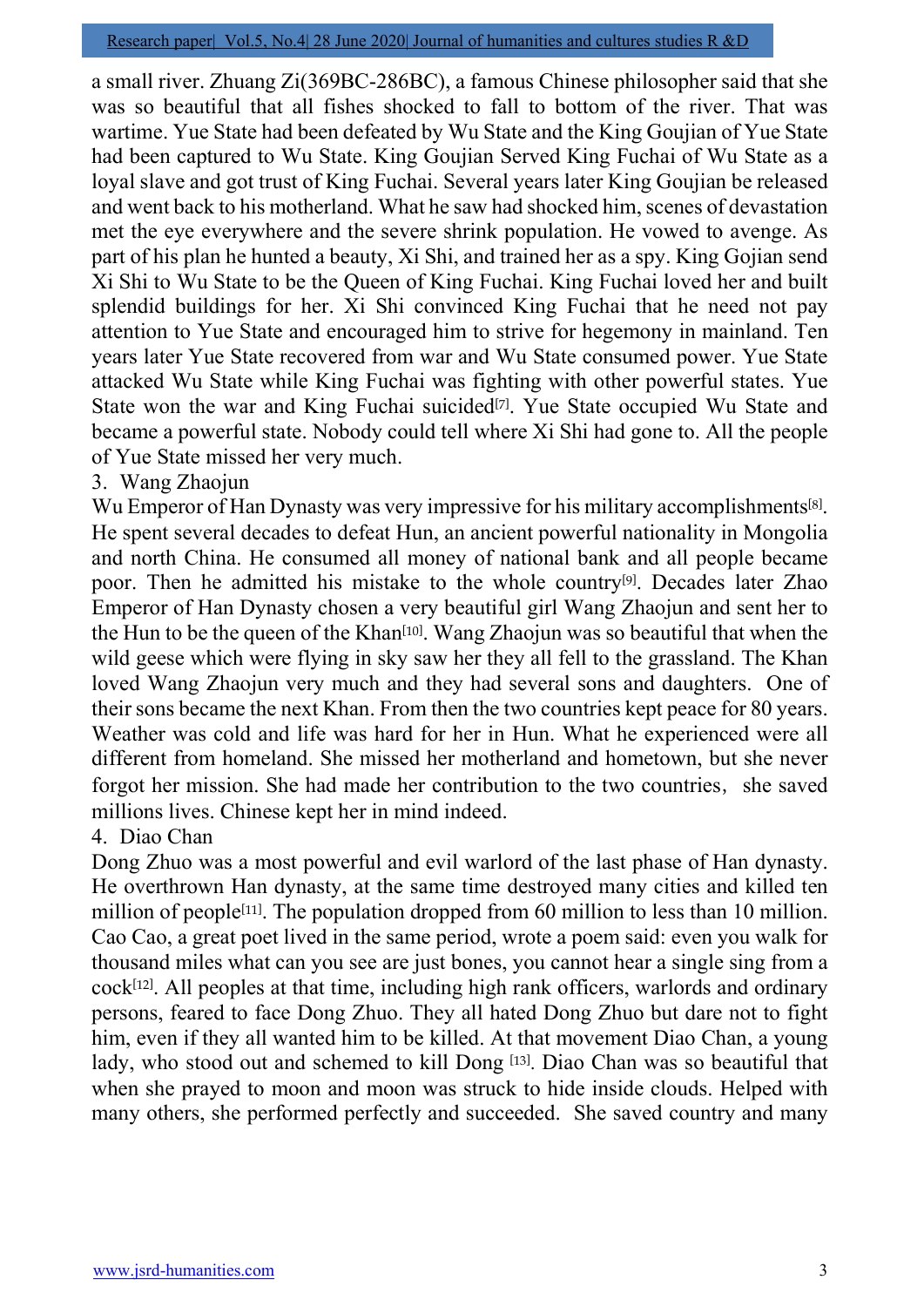lives. After Dong Zhuo died there was no record concerning her whereabouts. 5. Lady Yang

The time China governed by Emperor Xuanzong of Tang Dynasty was considered the glorious age of Tang Dynasty<sup>[14]</sup>. There was a beautiful lady named as Lady Yang, who was the queen of the Emperor and the Emperor loved her very much<sup>[15]</sup>. It was told that when flowers saw Lady Yang they all felt regret to bloom. The emperor and Lady Yang made an oath that "in heaven let us be two birds flying ever together, and on earth two trees with branches interlocked forever"[16]. One of powerful marshals and trusted by the Emperor, An Lushan who led a rising and, the Emperor run away from capital<sup>[17]</sup>. On the way the army who guarded the Emperor refused to go any farther. They demanded to kill Lady Yang because they believed she was the "Helen of Troy". She committed suicide before the army moved on again<sup>[18]</sup>. After several years the army loyal to the Tang Dynasty destroyed the rebel forces. From then the Tang Dynasty lasted for one hundred and more years. Chinese believed that Lady Yang was a scapegoat. They remembered with gratitude to Lady Yang and made some stories. Some stories told that Lady Yang had not suicided on the way of escape from capital. She was saved by Japanese and be sent to Japan. The great poet Bai Juyi agreed with this story and he wrote a long poem to commemorate her. The name of the poem was "a Song of Eternal Sorrow" [19].

6. Conclusion

Base on the above discussion we may find out that Chinese have their consideration to choose whom should be among the Four Great Beauties. We should understand that the beautiful appearance is of great importance, which is visible to all. What we must mind is that who has only beautiful appearance is not sufficient to be elected as one of the Four Great Beauties in Chinese history. They should have made big contribution to their motherland during the critical historical time, e.g. saved many life or peace for the country. They were always tragic characters. Xi Shi, Wang Zhaojun, Diao Chan and Lady Yang all meet these criteria. Chinese people sympathize with them in their misfortune and could not forget their contributions. Su Daji, Bao Si, Luo Fu and Zhao Feiyan do not meet these criteria.

### Reference

- [1] Baike (Encyclopedia).
- [2] Sima Chian, Vol.3, The Historical Records. Tianjin: Tianjin Ancient Book Press. 1994
- [3] Sima Chian, Vol.4, The Historical Records. Tianjin: Tianjin Ancient Book Press. 1994
- [4] Guo Maoqian, Yuefu Poetry. Beijing: People's Literature Press. 2010: 11
- [5] Tsuruma Kazuyuki, A History of China 03. Guilin: Guangxi Normal University Press. 2012: 303
- [6] Li Rui, Selected Stories. Shanghai: Shanghai Ancient Book Press. 2000
- [7] Hengtui Lay Buddhist, Three hundred Poems of the Tang Dynasty. Beijing: Zhonghua Press. 2018

[8] Tsuruma Kazuyuki, A History of China 03. Guilin: Guangxi Normal University Press. 2012: 241